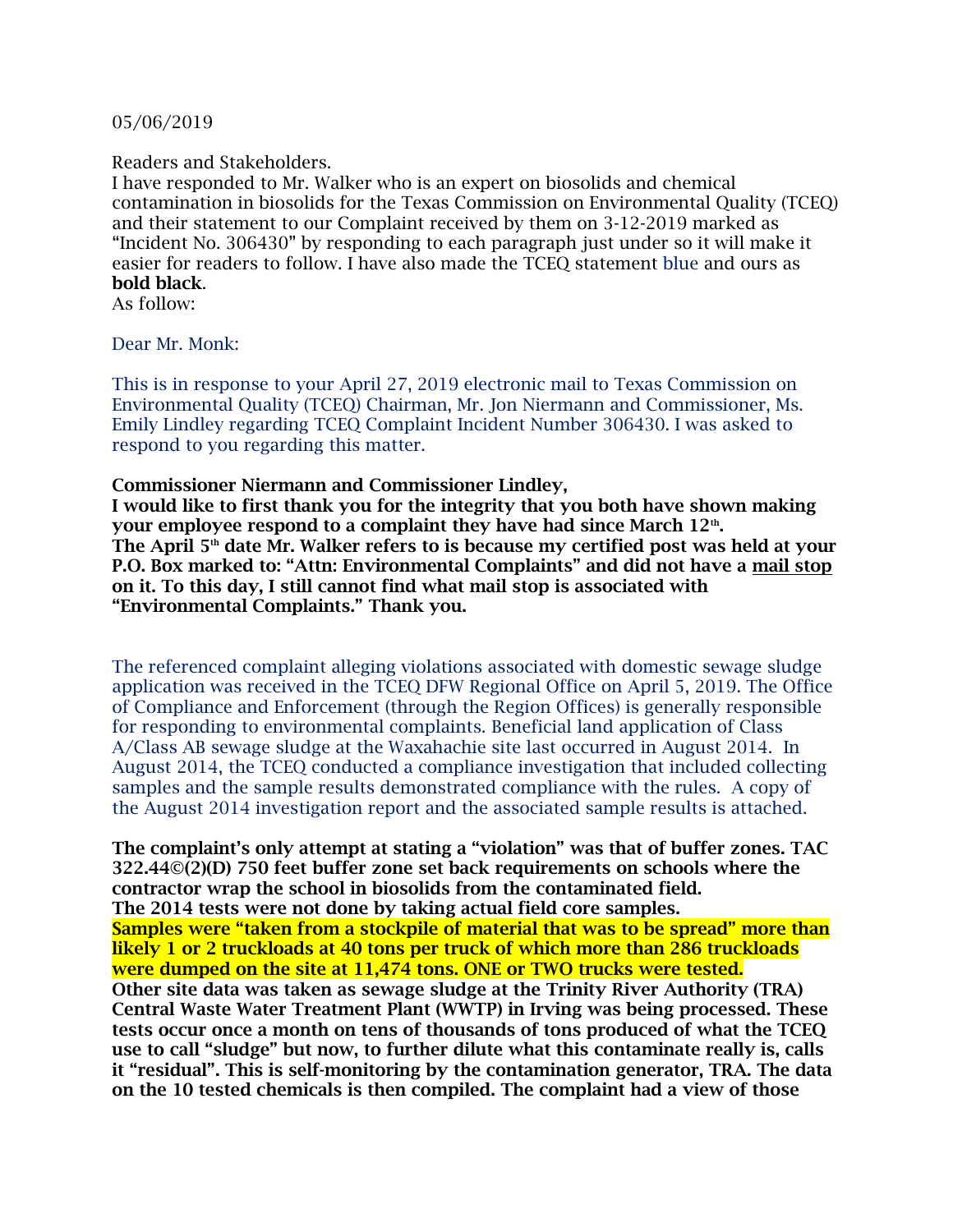chemical loads, if they are factual, in the complaint, page 5 Renda's load totals on the site.

We would like to thank the TCEQ and Mr. Walker for attaching the information that shows that the TCEQ's tests for chemicals are on only 10 chemicals out of thousands found in sewage "residual". After limited processing and testing these "residuals" are then re-named and classified as biosolids Class AB, to further dilute and mislead what this contamination really is. Industrial, medical, storm drain and household concentrated sewage sludge and then dumped on farm land like the Waxahachie site.

We also point out that these 10 chemicals are not destroyed only decreased. Since Mr. Walker has brought up sewage sludge "residual" testing the reader should know that the TCEQ and U.S. EPA only require testing of one group of pathogens called "fecal coliform" which generally originate in the intestines of warm-blooded animals and 1 strain of salmonella of which there are over 2000. Test regulations made in 1970.

The TCEQ does not regulate the use of land that has been previously used for Class A or Class AB domestic sewage sludge beneficial land application because the activity is considered comparable to land application of standard fertilizer products. Therefore, the TCEQ does not expect any significant risk to the public from use of property where Class A/AB domestic sewage sludge has been applied. For the reasons explained above, an onsite investigation was not conducted relative to this complaint.

Texas, the TCEQ and the Trinity River Authority ARE responsible before, during and after a site has been contaminated by sewage sludge by an outdated regulated process which creates the contaminate, then permits and regulates it. Stating the TCEQ is not responsible by comparing it to fertilizer is irresponsible, especially with a mission statement of "Our goal is clean air, clean water, and the safe management of waste." Safe meaning FREE FROM RISK.

One sentence in this paragraph should raise a red flag with everyone reading this is: "the TCEQ does not expect <u>any significant risk</u> to the public from use of property" Mr. Walker and the TCEQ comes to that conclusion based on testing for 10 heavy metal carcinogens out of 85,000 chemicals found in commerce many of which are also carcinogens untested and unregulated? . [https://www.epa.gov/tsca](https://www.epa.gov/tsca-inventory/about-tsca-chemical-substance-inventory)[inventory/about-tsca-chemical-substance-inventory](https://www.epa.gov/tsca-inventory/about-tsca-chemical-substance-inventory)

As far as the contaminates used on the Waxahachie site being "comparable to land application of standard fertilizer products" and sold to the public in consumer bags, the hazardous health effects would be even greater for that type of distribution as it puts these acute hazardous carcinogen chemicals in the gardens and back yards of the consumer. Right now, the Office of the Texas State Chemist is in regulatory violation for NOT checking consumer bags like Milorganite, DilloDirt, Hou-Actinite and all other bio-solid consumer fertilizers known to be in Texas because they do not enforce the Fertilizer Control Act. Specifically: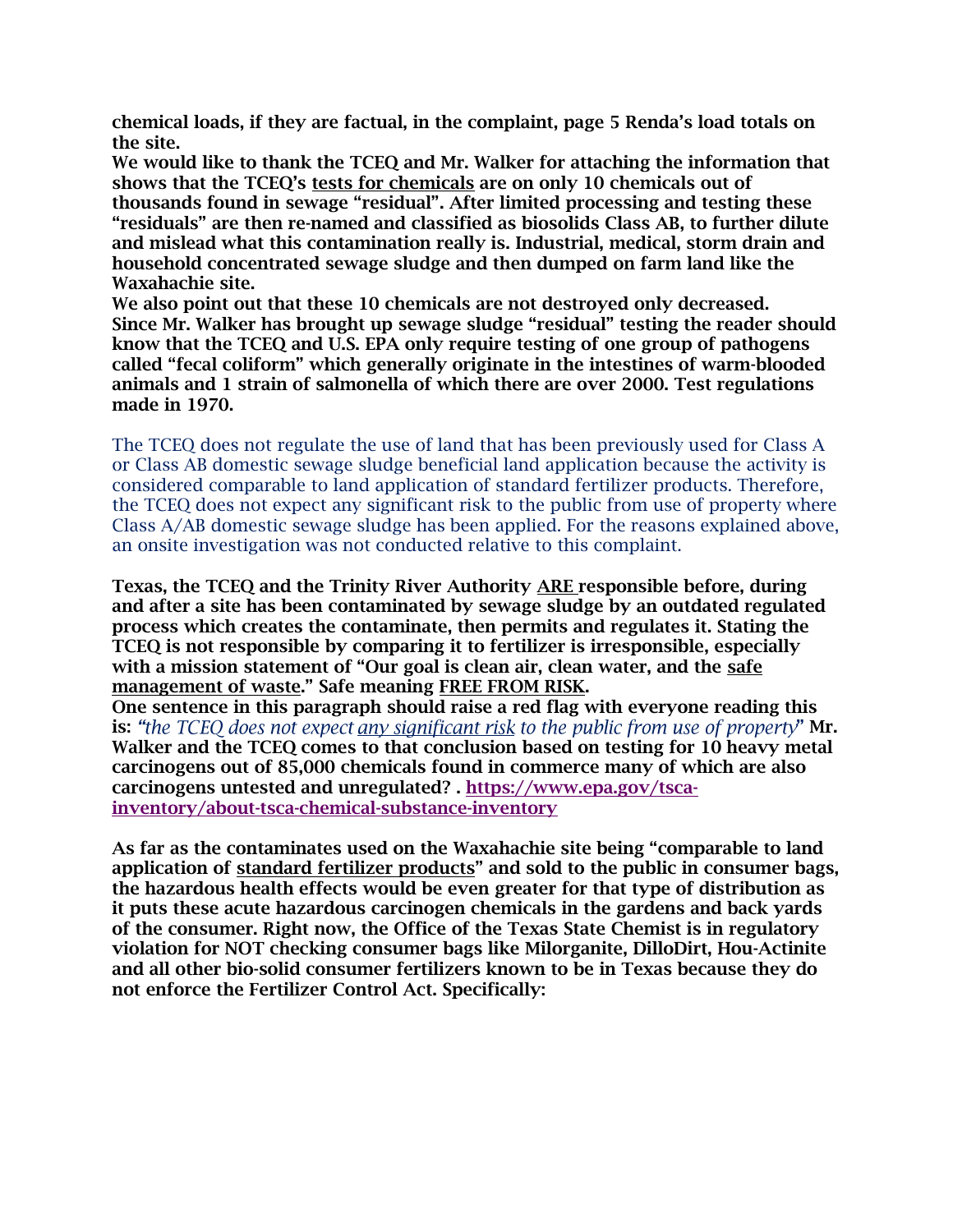§63.142. Distribution of Misbranded Fertilizer.

(a) A person commits an offense if the person distributes, conspires to distribute, or causes another

person to distribute commercial fertilizer that:

(1) Carries a false or misleading statement on, attached to or accompanying the container:

(3) Is of a composition, quantity, or quality that is below or is different from that which it is represented to be on its label:

\$63.143. Distribution of Adulterated Fertilizer.

(a) A person commits an offense if the person distributes, conspires to distribute, or causes another person to distribute commercial fertilizer that:

(5) Contains or bears a poisonous or deleterious substance that may render it injurious to plants under ordinary conditions of use.

§63.052. Misleading Label The label of a commercial fertilizer may not be misleading in <u>any particular</u>  $\cdots$  $\cdots$ 

Like the TCEQ, the Office of the Texas State Chemist will not test these consumer sewage sludge products for unmonitored and unregulated hazardous chemicals putting the consumer at extreme risk.

I am sure the TCEQ is monitoring and logging the health effects of yet another irresponsible act. This is another complaint, lets stick to 306430 for now. Thank you for bringing it up.

Making the statement that there is any comparison between sewage sludge biosolids and "standard fertilizer products" is not even rational. Standard fertilizers are designed and contain only chemicals to create growth. Sewage sludge, on the other hand, has every chemical.

Additionally, you have raised concerns related to potential chemical exposure risk to students, parents, teachers, support staff, and visitors at the Waxahachie High School site in Ellis County. It is my understanding that your concerns in part stem from the reports from the United States Environmental Protection Agency's (EPA's) Office of The Inspector General (OIG): Report No. 19-N-0115 "Management Alert: Certain Toxic Release Inventory Data Disclosed to the Public Are Inaccurate" and Report No. 19-P-0002 "EPA Unable to Assess the Impact of Hundreds of Unregulated Pollutants in Land-Applied Biosolids on Human Health and the Environment."

In regard to the OIG's Report No. 19-P-0002 dated 11/15/2018, the report includes EPA's response (Please see attached report which includes Appendix D titled Agency Comments on Draft Report and OIG Evaluation). EPA's response to the report states "We are particularly concerned about how the science is presented in the OIG report. It is biased and raises alarm due to the use of narrowly selected studies and examples, and information that is taken out of context or that is not relevant to the Clean Water Act (CWA) statutory requirements. Also, the subject is presented in a scientifically debatable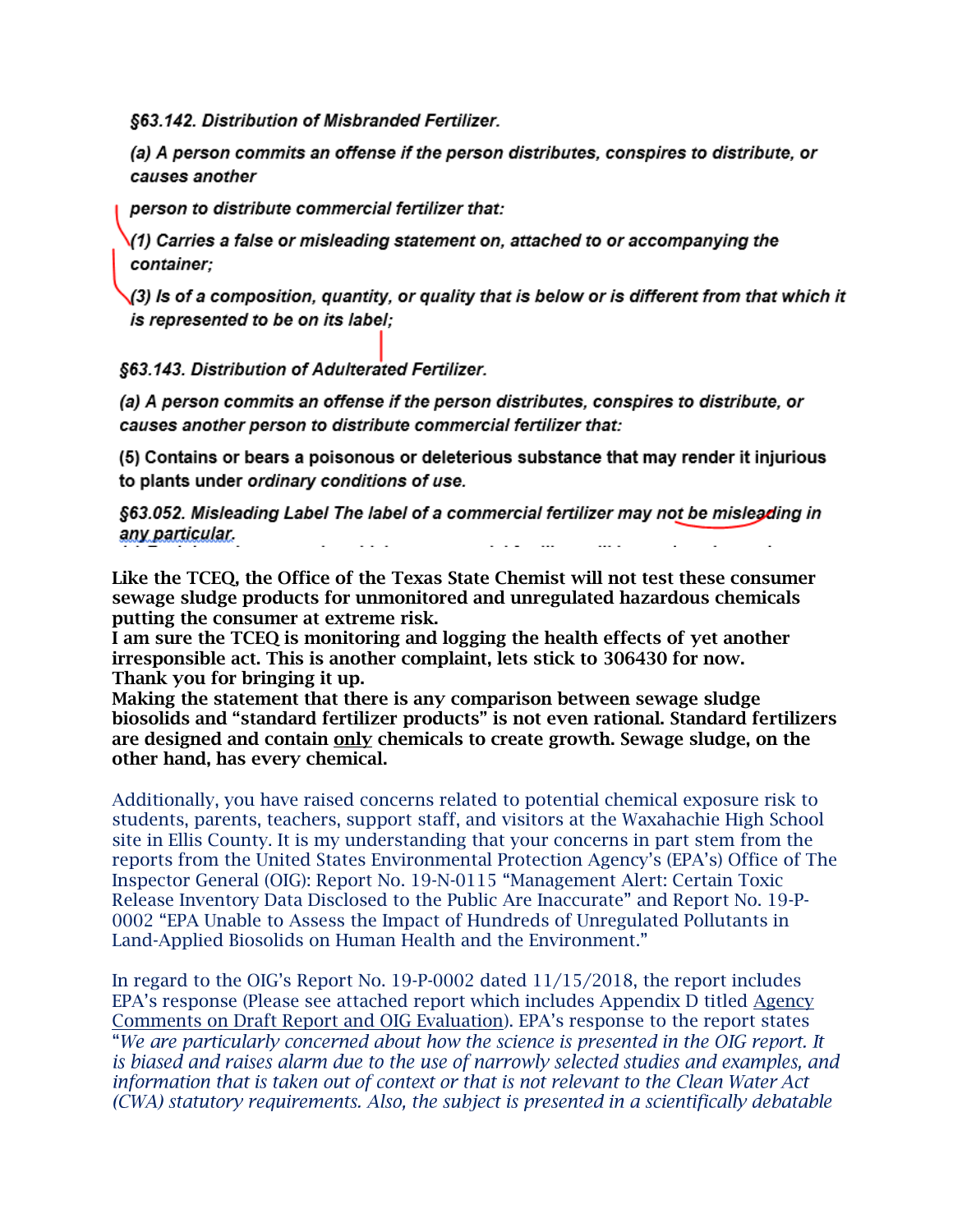manner. There is no attempt to make it clear to the reader that the occurrence of pollutants in biosolids does not necessarily mean that those pollutants pose a risk to public health and the environment."

We have always been concerned at how the 1970's science, that allows the TCEQ to permit the discharge of pollutants on farm land, has been presented. How "biased" is the EPA's data since the process to dump sewage on farm land was because the east and west coast cities could no longer dump for free in the ocean and U.S. Legislature demanded a cheap way of getting rid of sewage. See how that works? Money.

Is it not unexpected for the U.S. EPA to try to discredit the U.S. EPA's Office of Inspector General (OIG) assigned to watch over them and report to Congress. If you read any other reports from the last 20 years on sewage regulatory failures (2000-P-10 / 2004-P-10 / 2004-P-00004 / 10-P-0066 / 12-P-0508 / 14-P-0363) you will see the U.S. EPA always whines when caught. Like a child caught with their hand in the cookie jar "They never did it or it is someone else's fault" Now even the TCEQ is trying to discredit the report. Why?

However, EPA did agree with many of the OIG's recommendations within Report No. 19-P-0002 and provided dates for completion as detailed in Appendix E of the Report titled Revised Recommendations and Corrective Actions Plan. Additionally, EPA stated that they will update their website to "clarify existing information on the identity of unrequlated pollutants found in biosolids and associated data gaps. Website updates will also include clarification around the uncertainty of potential risk from unregulated pollutants found in biosolids." Appendix E is available within the attached report.

Although the EPA may agree, they will not take any action or take decades to act. In the case of OIG's report 14-P-0363 from 09-2014, which speak to industrial pretreatment and WWTP effluent discharges, the EPA, like the TCEQ, has done nothing to resolve chemicals being dump out of a WWTP via effluent and biosolids. One example of EPA foot dragging is in 19-P-0363. To this day the EPA's priority pollutants list has not been updated since 1981.

The Trinity River Authority makes this statement on effluent describing it as "crystal clean and "safe" effluent water that is discharged according to permit into the Trinity River." to the public. Can you explain how this is not a lie after reading 19-P-0363?

Mr. Galindo commented on 14-P-0363 in the complaint which is irresponsible on the part of the TCEQ to know and do nothing. Likewise, on the amounts of chemicals on the Waxahachie School site. That too is irresponsible for the TCEQ to stand by trying to make this important information, that would protect our citizen's health, look like the TCEQ cannot act on it until the U.S. EPA tells you to.

## The TCEQ CAN act to improve a regulation if it is more not less stringent than a U.S. regulation without the approval of the U.S, EPA.

The OIG's reports were only to show the ridiculous amounts of dangerous chemicals found in biosolids. You did not comment on the Targeted National Survey of Sewage Sludge which is also in the complaint (TNSSS, look it up) which the U.S. EPA has stopped making these reports as limited in data as they were. It did show biosolids had the chemicals listed in the attached. The survey in no way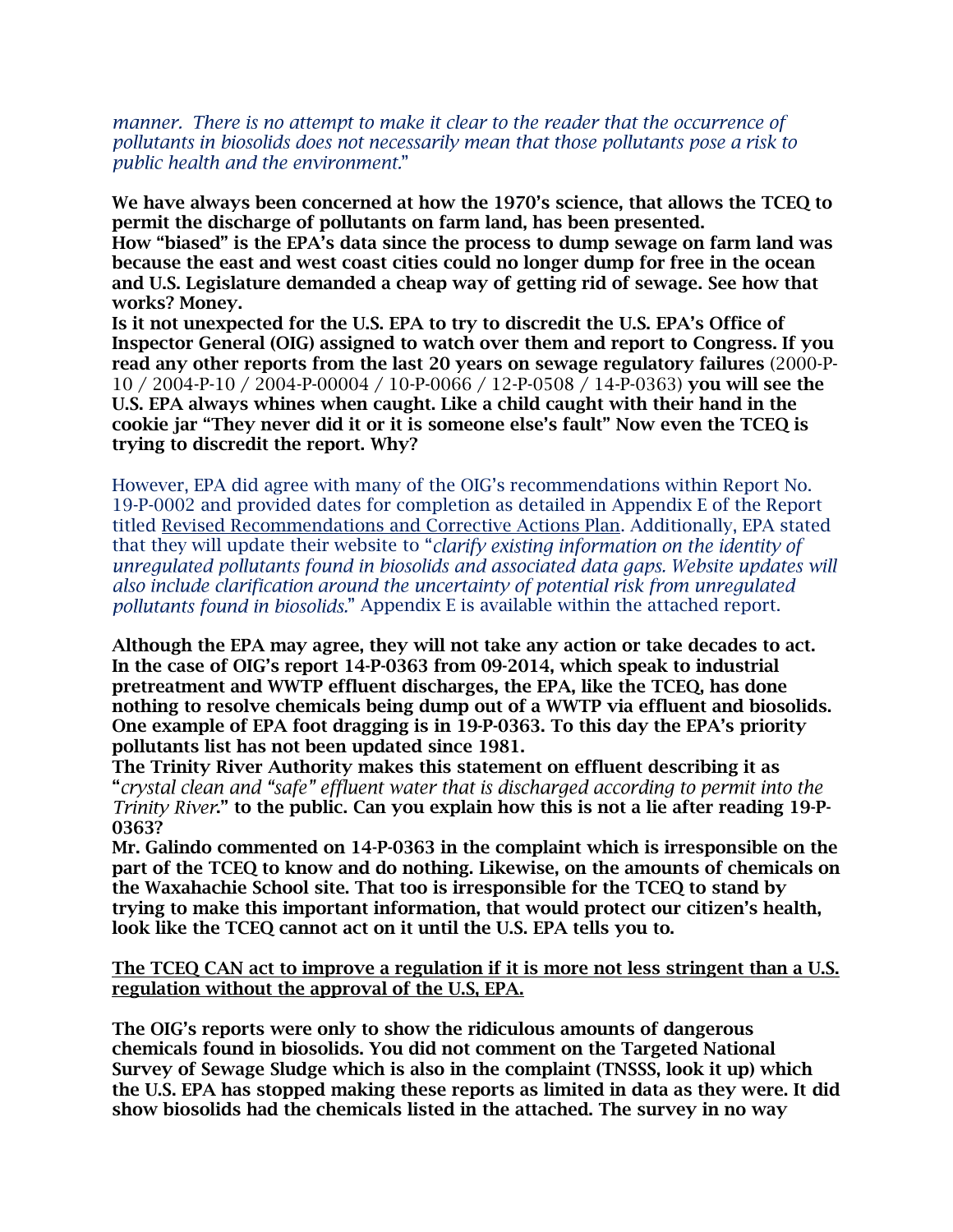represented all the chemicals found in sewage. If you look at their handpicked WWTP in Texas you will notice they left out large industrialize cities, like Houston, Ft Worth, San Antonio, and Austin.

| Dallas Southside WWTP            | $>100$ MGD                                                                                    | <b>Dallas</b>       | тх | <b>Replacement for Dallas Central:</b><br>Southside is on the same system and<br>completes the processing of Dallas<br>Central partially-treated sewage sludge |
|----------------------------------|-----------------------------------------------------------------------------------------------|---------------------|----|----------------------------------------------------------------------------------------------------------------------------------------------------------------|
| Trinity River Authority of Texas | 1 <mgd <10<="" td=""><td><b>Ellis County</b></td><td>тχ</td><td>Original selection</td></mgd> | <b>Ellis County</b> | тχ | Original selection                                                                                                                                             |
| Fredericksburg                   | $<$ MGD $<$ 10                                                                                | Fredericksburg      | тх | <b>Original selection</b>                                                                                                                                      |
| Odo J. Riedel Regional WWTP      | $<$ MGD $<$ 10                                                                                | Schertz             | тχ | Original selection                                                                                                                                             |
| <b>Wagner Creek WWTP</b>         | $<$ MGD $<$ 10                                                                                | Texarkana           | тх | Original selection                                                                                                                                             |
| Tyler Southside WTP              | 1 <mgd <10<="" td=""><td>Tyler</td><td>тχ</td><td>Original selection</td></mgd>               | Tyler               | тχ | Original selection                                                                                                                                             |

If EPA determines that changes to the existing regulations found in 40 Code of Federal Regulations Part 503 are necessary, they will then follow their rulemaking process that will provide the public and state agencies (including TCEQ) the opportunity for review and comment. If any changes are made to existing regulations, the TCEQ would then be responsible for implementing and enforcing the new regulatory requirements. Please note that Appendix B of the attached report includes the OIG's assessment that EPA had completed all corrective actions related to the OIG's prior recommendations about land-applied sewage sludge.

I went through TCEQ rule making process in 2014 when Mr. Galindo came up with Class AB bio sludge instead of keeping it from, inside of, and away from city limits as the original rule-making petition wanted.

TCEQ rule making process is an absurd one-sided process controlled by the TCEQ without any regard for our Texas citizen's health. I was there.

In regard to Report No. 19-N-0115, the OIG requested that the EPA's Office of Chemical Safety and Pollution Prevention provide a response, including actions taken by the Office of Chemical Safety and Pollution Prevention concerning: 1) Plans to correct the discrepancies identified, and 2) Plans to disclose the degree to which the discrepancies identified impact the public reporting of Toxic Release Inventory data. The OIG will post the reply on its website at [www.epa.gov/oig.](http://www.epa.gov/oig)

The use of report 19-N-0115 released 4-2019 and all these reports (2000-P-10 / 2004-P-10 / 2004-P-00004 / 10-P-0066 / 12-P-0508 / 14-P-0363 / 19-P-0002) is to show even more chemicals being incorporated into effluent and biosolids or "sewage residuals".

You may also want to check all the chemicals found on another biosolids site in Victoria Texas. The Mayfield incident no 232060 / Investigation 1329480 where testing was done on chemical in biosolids. I lost count in the 776-page report.

TCEQ will continue to work with our State and Federal environmental partners to ensure that our rules our protective of human health and the environment.

I look forward to the TCEQ doing what they state and being proactive instead of reactive.

In case, 306430, the contaminated Waxahachie High School site, if you do not act and ONE student, parent, teachers, workers or visitor succumbs to an infection that will not go away (antibiotic resistant bacteria found in sewage), parasites, cancer,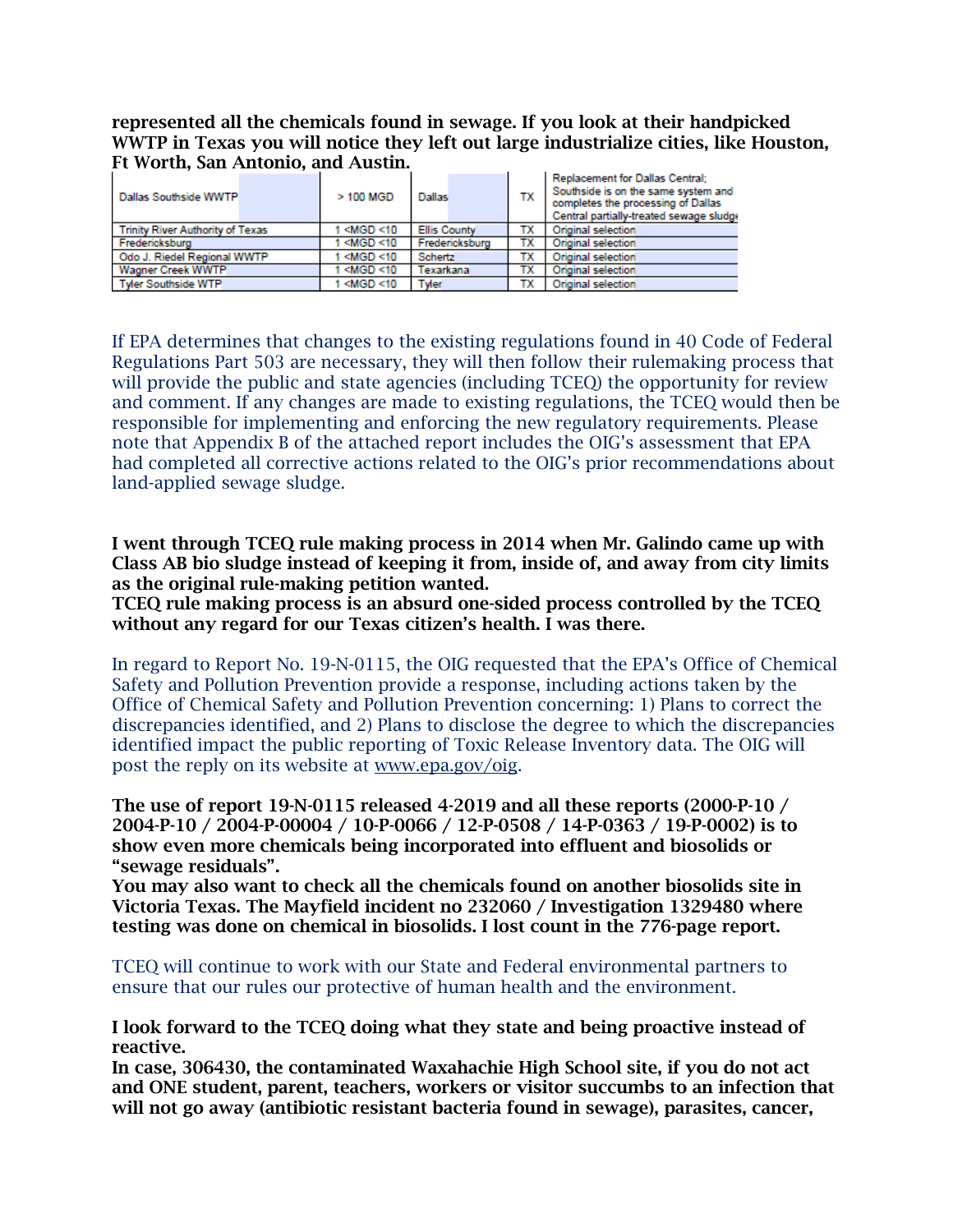chronic diseases or any birth defects, I dare say there are going to be some very hostile Texas Citizens especially if a child dies. It will not be the neighbor next door to a sewage residuals dump, it will be thousands of Texans.

I believe I have put this complaint and information out to enough sources for the public to see who is responsible and I will continue by sending everyone copied in the complaint this information which includes the head of the TCEQ, Governor Abbott who also appoints board members to the Trinity River Authority and also every legislator in the State of Texas.

Again, this is not farmer Brown on a tractor inside an enclosed airconditioned cab. These are thousands of our citizens per day in direct contact with chemical carcinogens.

This is a Texas regulatory failure. Since the Governor appoints Commissioners to the TCEQ and is at the head of the TCEQ organizational tree; and appoints board members to the Trinity River Authority. Texas is responsible.

You need to test this site for chemicals and carcinogens, especially the 61 from 19- P-0002 and I have attached an additional list of chemicals found in biosolids that need to be tested for as well.

Do what you think is in the best interest of our citizen's health and not the sewage industry. Have the fortitude to write back and state why you will not test the site rather than say you have or it is not the TCEQ responsibility. The TCEQ has NOT done comprehensive testing on this site.

I have attached a helpful chemical and pathogen list and Mr. Walkers attachments.

My apologies for the length of the reply but Mr. Walker statements needed to be answered.

\_\_\_\_\_\_\_\_\_\_\_\_\_ Some follow up questions are:

- 1. How many chemicals does the TCEQ estimate that are on the Waxahachie School site?
- 2. How many of these chemicals are hazardous, acute hazardous or carcinogens?
- 3. How much exposure to any of these carcinogens including the 10 listed in the attached TCEQ report does it take to cause cancer, chronic dieses or birth defects?
- 4. Will the TCEQ and the State of Texas guarantee in writing the site to be free from risk which means safe?

\_\_\_\_\_\_\_\_\_\_\_\_\_\_ Lastly and in conclusion a piece of education: